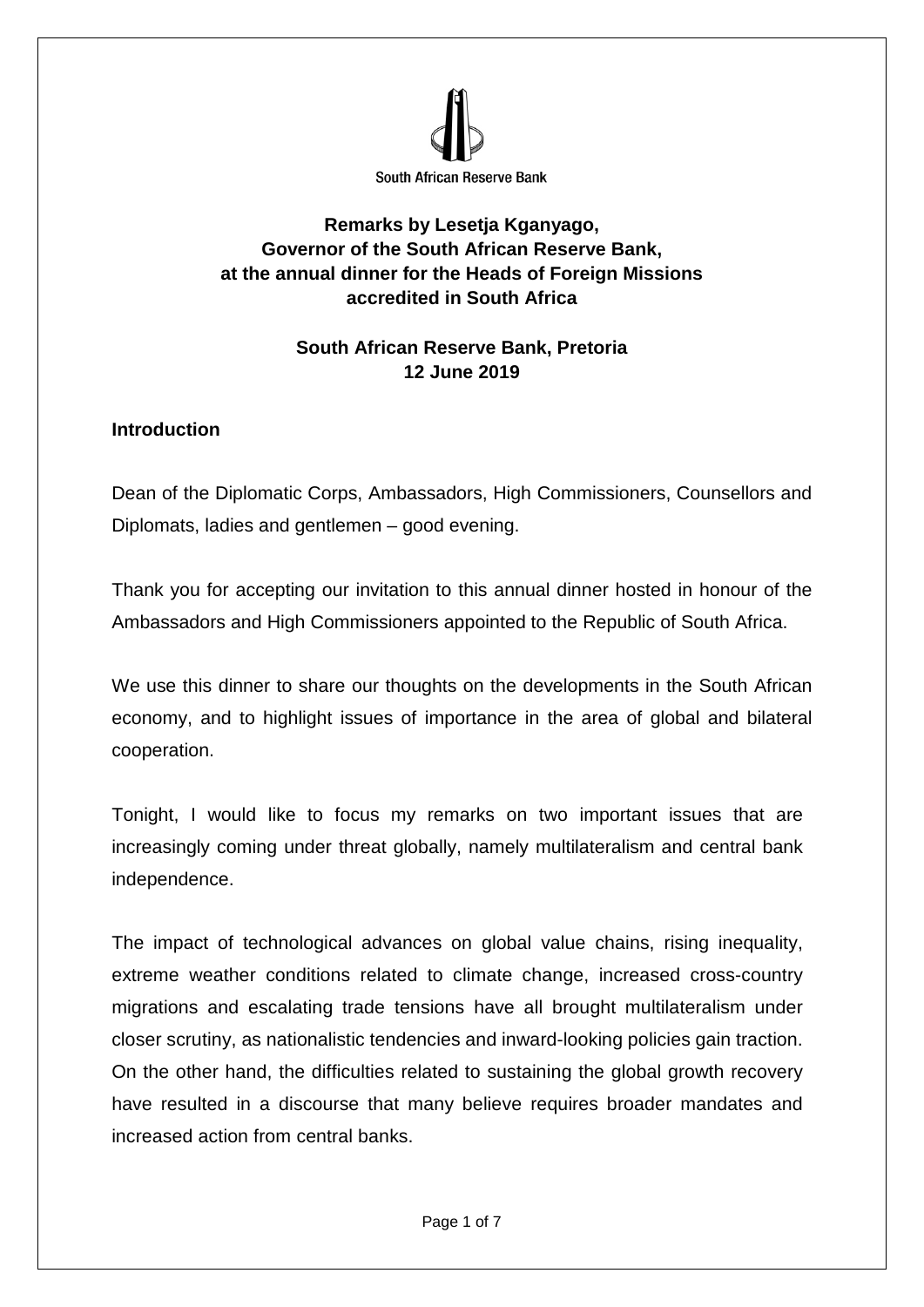As with other calls for change in recent economic history, all this was spurred by a crisis.

#### **Key global developments and international cooperation**

During the most recent global financial crisis, efforts to avert a second Great Depression saw international cooperation reach a new high. Central banks acted decisively and in a coordinated manner to shore up liquidity in financial markets. In the face of continued and significant volatility and vulnerabilities in sovereign debt markets, the financial resources of the International Monetary Fund (IMF) were significantly increased and the IMF revisited its lending toolkit, making it more relevant and more effective. However, while the global financial crisis brought forth new and stronger cooperation, the post-crisis recovery has not been as strong as was hoped.

Globalisation is therefore increasingly being blamed for the lacklustre recovery in some countries and for the significant negative spillovers of the crisis across borders. Many are blaming globalisation for the lack of inclusive growth, both within and across countries.

In some countries, significant numbers of people have been lifted out of poverty and new industries have been created. In others, there have been increased job losses, especially among the middle class. Some countries have also experienced elements of deindustrialisation. Consequently, there has been a move towards populism and elected politicians are increasingly turning to protectionist policies as a solution.

Unfortunately, trade wars and protectionism are not the panacea some believe them to be. The IMF has estimated that the current and threatened United States (US)- China tariffs could cut the global gross domestic product (GDP) in 2020 by 0.5% – or about US\$455 billion. To put this into perspective, the estimated loss is larger than South Africa's annual economic output.<sup>[1](#page-1-0)</sup>

<span id="page-1-0"></span><sup>&</sup>lt;u>.</u> <sup>1</sup> *Financial Times*, 'Lagarde warns of trade war's "self-inflicted wounds"', 5 June 2019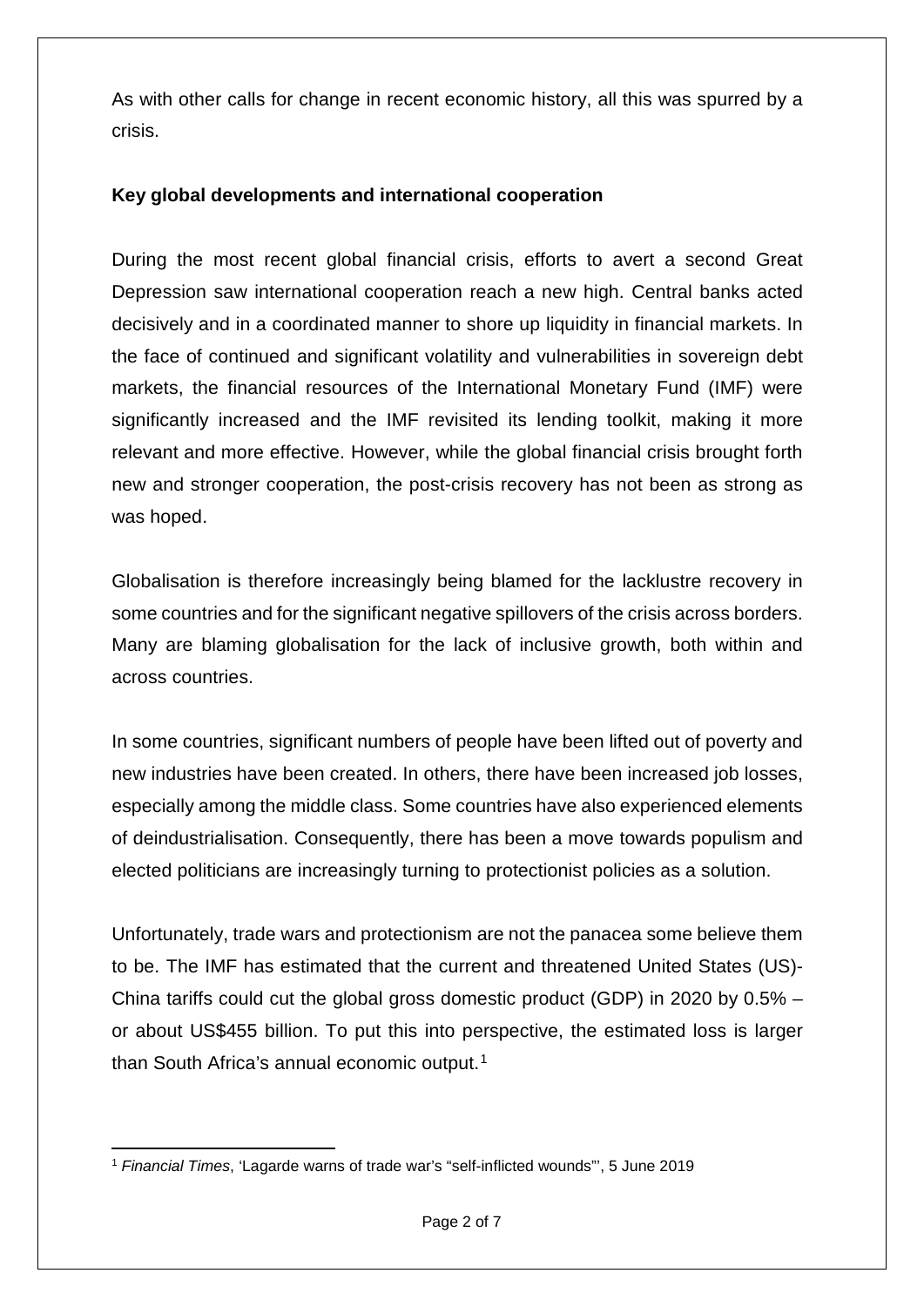We are already seeing the impact of trade tensions reflected in weaker trade volumes, declining investment levels, and worsening investor sentiment. The manufacturing sectors in the Organisation for Economic Co-operation and Development (OECD) countries, which have strong links to the global value chain, have been significantly influenced by the recent tariff measures.

In addition, uncertainty around future trade developments is expected to reduce OECD's business investment growth from 3.5% in 2017/18 to around 1.7% in 2019/20. As long as these trade tensions persist, the downside risks to global growth will increase.

Before more damage is done, a more integrated, cooperative and coordinated approach is required, incorporating the principles of multilateralism. Protectionist and isolationist approaches to dealing with global challenges will simply not take us very far.

In October last year, IMF Managing Director Christine Lagarde called for a 'new multilateralism' – one that is dedicated to improving the lives of *all* citizens, one that ensures that the economic benefits of globalisation are shared much more broadly, and one that focuses on accountable governments and institutions that work together for the common good. This 'new multilateralism' is key to providing the foundation for global cooperation to tackle the many transnational challenges, including managing the risks related to, among other things, climate change, cybercrime, increasing conflict and refugee flows, failures of governance, and illicit finance flows.

An essential component of global cooperation relates to the global financial safety net (GFSN). Today, the GFSN includes international reserves, bilateral swap lines, regional financing arrangements, IMF resources and market-based instruments. While the size of the GFSN is larger than it was before the global financial crisis, the adequacy and coverage of the GFSN as well as its capacity to handle future economic and financial crises continues to be debated.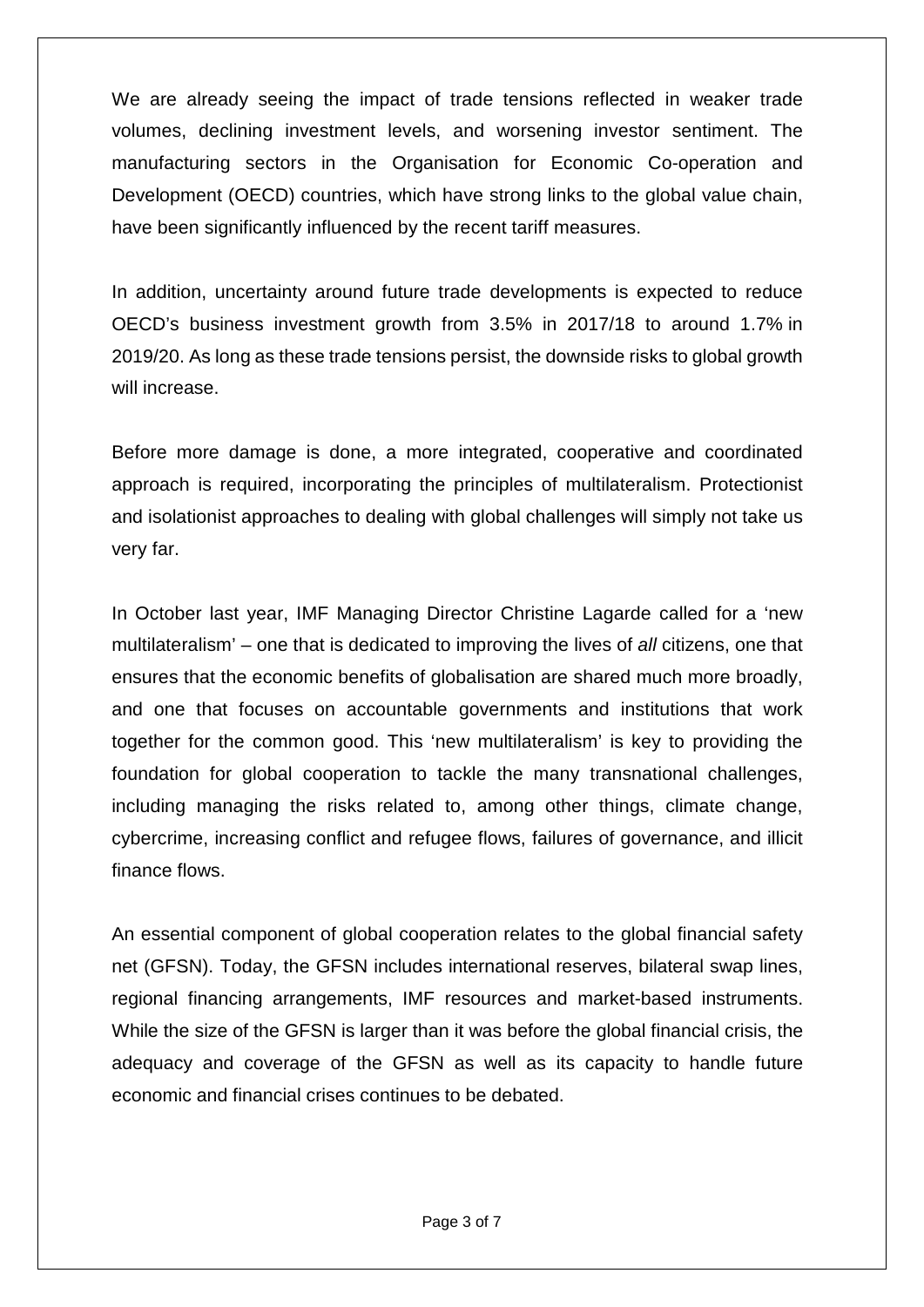South Africa and the South African Reserve Bank (SARB) have continued to be active participants in international efforts to promote constructive dialogue as we seek global solutions to global challenges. As part of this work, we interact with many of the countries that you represent, be it as a member of the IMF, the  $G20<sup>2</sup>$ , BRICS<sup>3</sup>, the Southern African Development Community (SADC), the Association of African Central Banks, and various standard-setting bodies and regulatory forums.

The initiatives that the SARB has been involved in since we last met include the following:

- There have been ongoing discussions about providing adequate resources to ensure that the IMF can fulfil its role at the centre of the GFSN.
- Enhancing the effectiveness of the BRICS Contingency Reserve Arrangement (CRA) has also remained top of the agenda. The CRA is a self-managed contingent reserves arrangement instituted to forestall short-term balance of payments pressures, provide mutual support, and further strengthen financial stability.
- Another priority has been strengthening the macroeconomic research capability to support the CRA.
- In the region, the SADC Real Time Gross Settlement System<sup>[4](#page-3-2)</sup> has continued to gain momentum. Between July 2013 and February 2019, more than 1 million transactions were settled on the platform, representing a value of R5.5 trillion.
- In addition, we have successfully collaborated with the European Central Bank, the Bank of England and the Bundesbank to develop certain skills of SARB staff members and to share and transfer knowledge in areas related to the SARB's domestic and regional work.

**.** 

<span id="page-3-0"></span><sup>2</sup> Group of Twenty (Finance Ministers and Central Bank Governors)

<span id="page-3-1"></span><sup>3</sup> Brazil, Russia, India, China, South Africa

<span id="page-3-2"></span><sup>4</sup> Previously known as the SADC Integrated Regional Electronic Settlement System (SIRESS)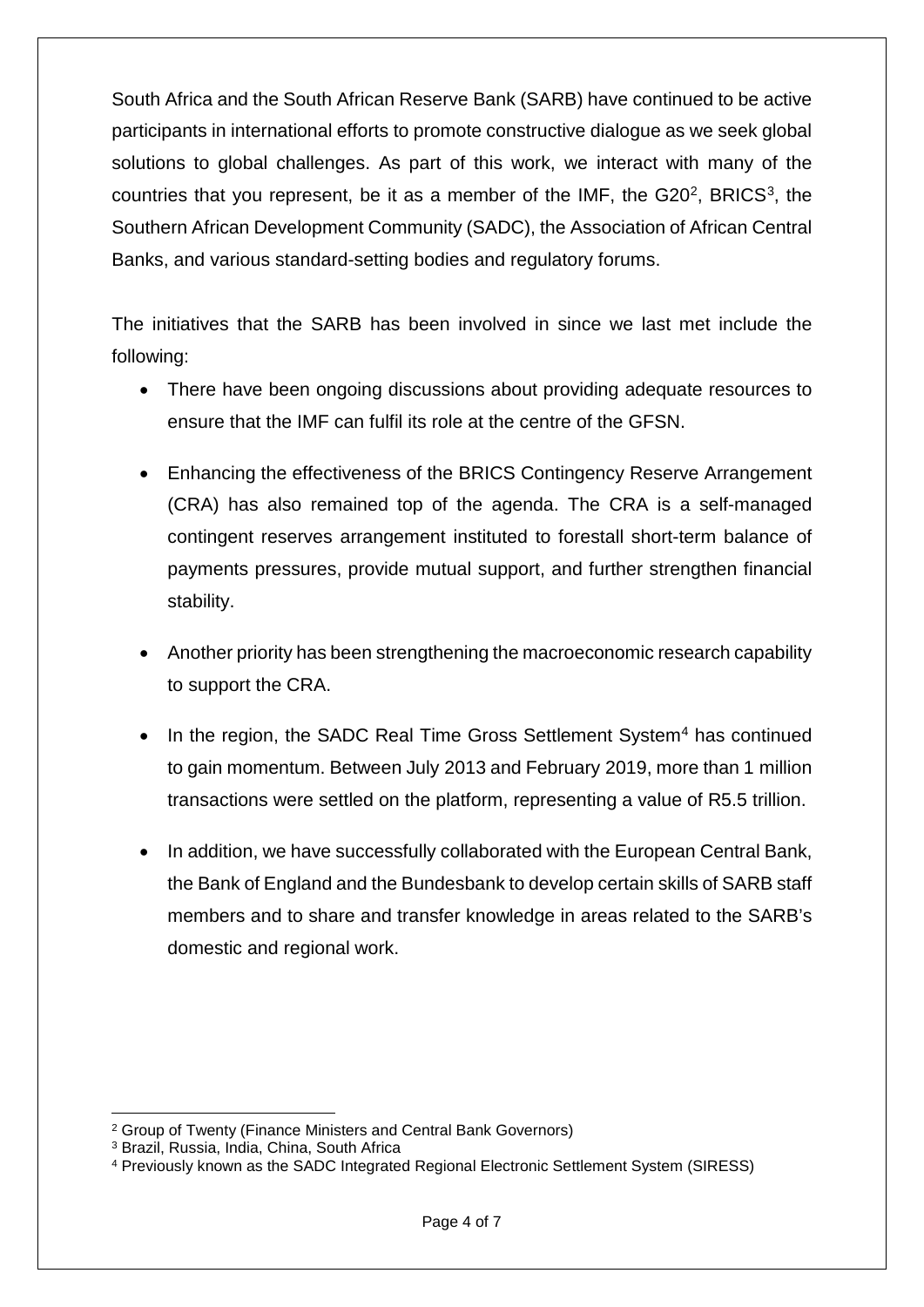# **The independence of central banks and the South African Reserve Bank's role in the South African economy**

Another topic that has been prominent over the past two years or so, and which seems to be gaining momentum, relates to central bank independence. In the words of Kenneth Rogoff, 'with the global rise of populism and autocracy, central bank independence is under threat'. [5](#page-4-0) This applies to many countries, developing and advanced, including South Africa.

South Africa's disappointing economic performance over the past 10 years has contributed to growing calls for the expansion of the mandate of the SARB to directly stimulate growth and address unemployment.

The SARB's mandate, which is to achieve and maintain price stability in the interest of balanced and sustainable growth, is enshrined in the Constitution. In this regard, by keeping prices stable, the SARB creates the necessary economic environment for sustainable growth and development. An economy with stable inflation provides certainty, improves planning, and therefore supports consumer, business and investor confidence, which are essential in driving economic activity that facilitates growth and employment creation. Lower prices also support South Africa's competitiveness in global trade.

The inflation-targeting framework has served South Africa well. It has helped us achieve lower inflation and therefore lower interest rates. It has also increased the transparency of monetary policy, and made the SARB more accountable for its actions. We have come a long way from the days when the Governor could decide on interest rates in his office on a Friday afternoon, and not even publicise his decision, let alone his goals or reasons.

In terms of inflation, South Africa has joined many other emerging markets in getting inflation down to fairly low single-digits. In the 1980s our average inflation rate was 15%. It was nearly 10% through the 1990s. Since the introduction of inflation targeting,

**.** 

<span id="page-4-0"></span><sup>5</sup>Kenneth Roggof (2019, April) "How central bank independence dies" Available at: <https://www.project-syndicate.org/onpoint/how-central-bank-independence-dies-by-kenneth-rogoff-2019-05>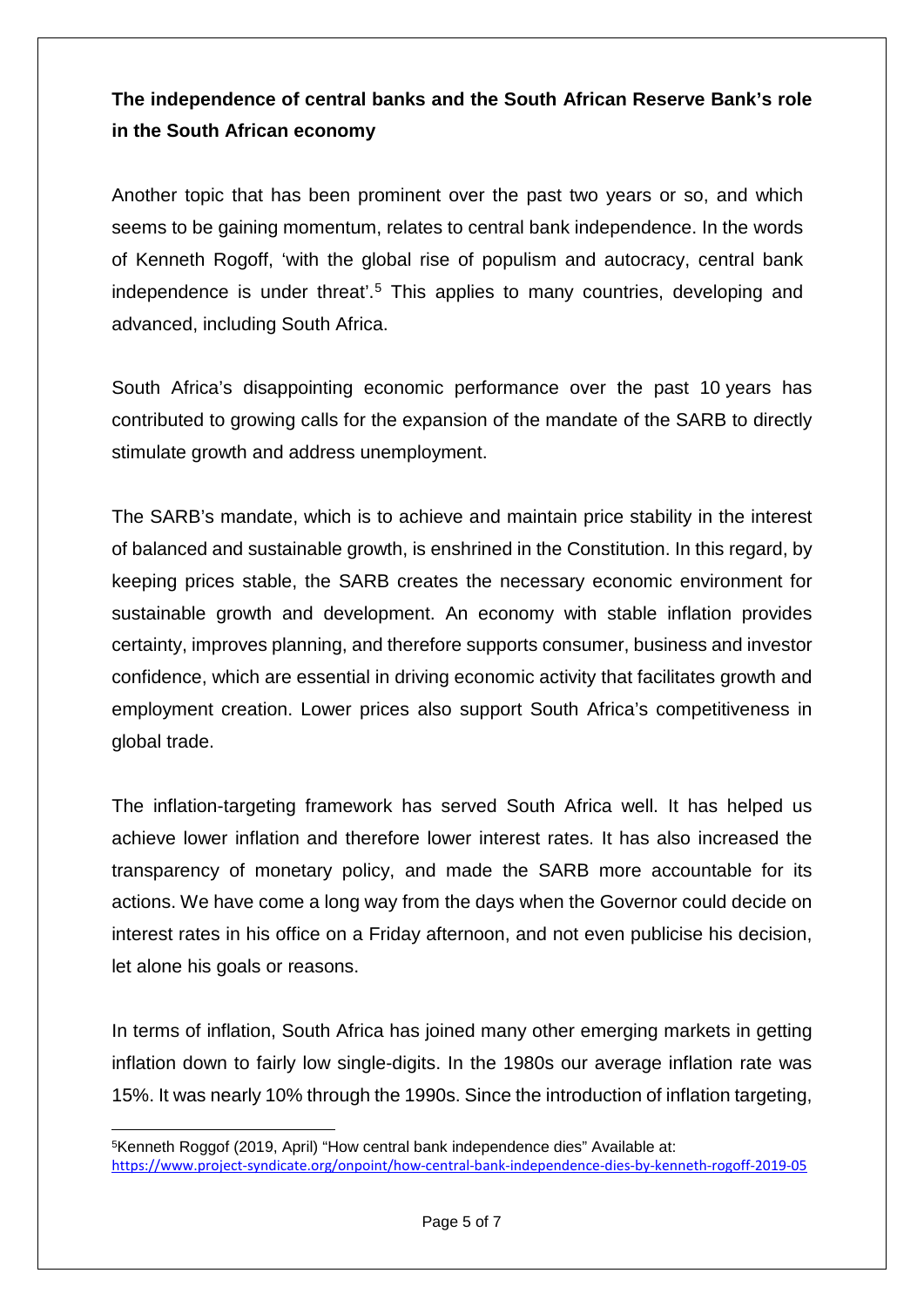in 2000, inflation has averaged just over 6%, at the top of our target range but still substantially lower than in the preceding decades. It has also fallen further in recent years, to about the middle of our target range – the average last year was 4.6%, and we expect 4.5% this year.

Lower inflation means we can have lower interest rates. This is an economic relationship that makes a lot of sense, because lenders expect to be compensated for inflation, but it is often underappreciated in debates about inflation and the inflation target. The historical experience shows us we should take this point seriously: in the 1980s the SARB's average policy rate was around 13%. In the 1990s it was nearly 16% - with a lot of volatility, including spikes over 20%, because policymakers sometimes tried targeting the exchange rate, which is a much more difficult target than inflation. The repo has averaged 8% over the inflation targeting period, and just 6% since the Global Financial Crisis. As I always remind people, if you want lower rates, you need lower inflation. We see this process working once again at the moment: our forecast model indicates inflation will be close to 4.5% over the next few years, which is where we want it – in the middle of our target range. Given the weak economy, our model suggests we might have room to cut rates over the next year or so.

While the SARB recognises the role that macroeconomic policy has to play in the economy, the primary contribution monetary policy can make to growth is smoothing output fluctuations over the business cycle. The current challenges constraining economic growth are primarily structural in nature. To ensure that monetary policy settings have a sustained positive impact on growth, they should be appropriately supported by other macroeconomic policies.

The longer-term costs of higher inflation and a deterioration in inflation expectations have potentially adverse impacts on policy credibility, consumer purchasing power, borrowing costs, and the global competitiveness of South African firms.

To make a marked impact on potential output and employment levels, what is required is the implementation of prudent macroeconomic policies underpinned by credible structural policy initiatives. Tough times call for tough actions.